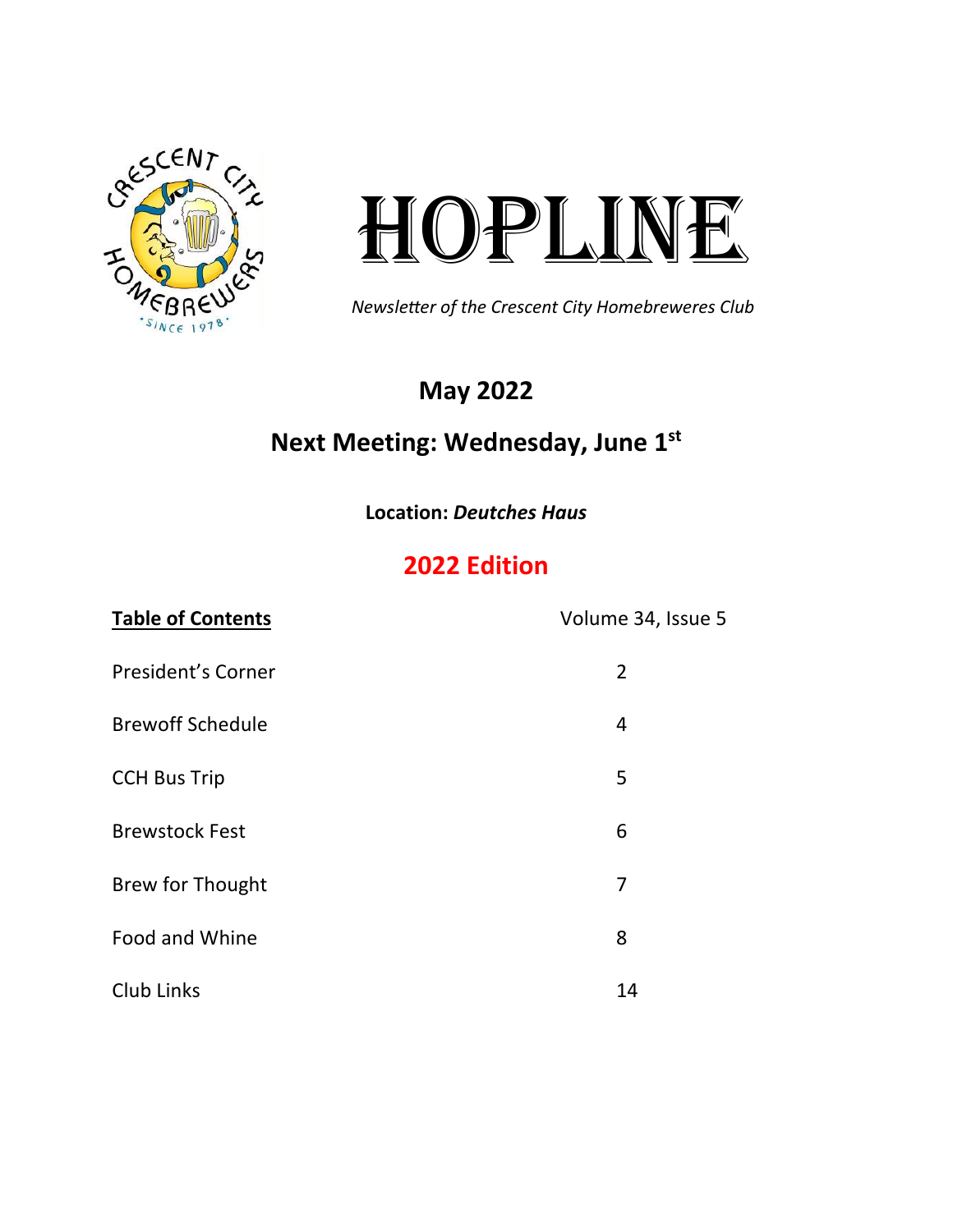## **PRESIDENT'S CORNER – May 2022**

Hey Buckeroos,

 It has been a very event filled month, and a lot of good things have happened, so let's dive right in.

 Our Monthly meeting was held at the Deutches Haus, under the Big Ass Fan in the Warehouse. We moved there voluntarily so the Haus could have a free musical event in the main Halle. The main business of this meeting was a vote of the membership to approve changes to our Dues structure. There are now three levels of Dues: Basic, Advanced, and Master. The Basic level lets you go to Winterfest and meetings, and is \$30. Advanced allows you to vote, go to all events except Winterfest, come to meetings, and be entitled to all privileges of membership. This is also \$30. The Master level is a combination of the first two, and is \$60. By passing this motion, we have cleared up any ambiguity that may arise with the ATC. I am proud to say that the motion was passed unanimously.

We also had our biannual Crawfish Boil on May  $21^{st}$ . This is the first time, in my memory, that we actually cooked the crawfish ourselves. Steve Clark, Barney Ryan, Chad Bowman, Dianna Hoffman, and yours truly, split up into 3 teams to cook 247 pounds of Crawfish. Considering this was our first time, I think it went off very well. Sonny Day was nice enough to bring a slim of pilsner and Helles Bock, which complemented the food, and we had four homebrews on tap. We also had a swap meet that had glassware, steins, kegs, fittings, you name it. This has been a great way to upgrade your gear, or clear out your garage. I just wish more people had taken advantage of it. And last, but not least, we had a Brewoff. Hector led as Brewmaster to concoct a Wheat Ale. Oats, wheat, malt and rice husk were used to make a 1.048 gravity wort, which tasted great. Strict safeguards were in place to prevent crawfish from entering the beer. I hope they were enough. This was a great event in every respect and if feels good to be moving forward as a club again.

The next Brewoff will be at my house on June 18<sup>th</sup>, this is a "Brewing In A Bathing Suit" event, so bring a swim suit, sun block, and an insulated, non glass drinking vessel. The beer style will be a Strong Red Ale and spots are going quickly, so sign up.

Mona has been working diligently on this year's bus trip. The date is July  $30<sup>th</sup>$ , and we will hit three breweries in Baton Rouge. Tickets are \$40 for members and \$50 for non members. Check the website for more information. Tickets can be purchased at the next meeting, or on our website.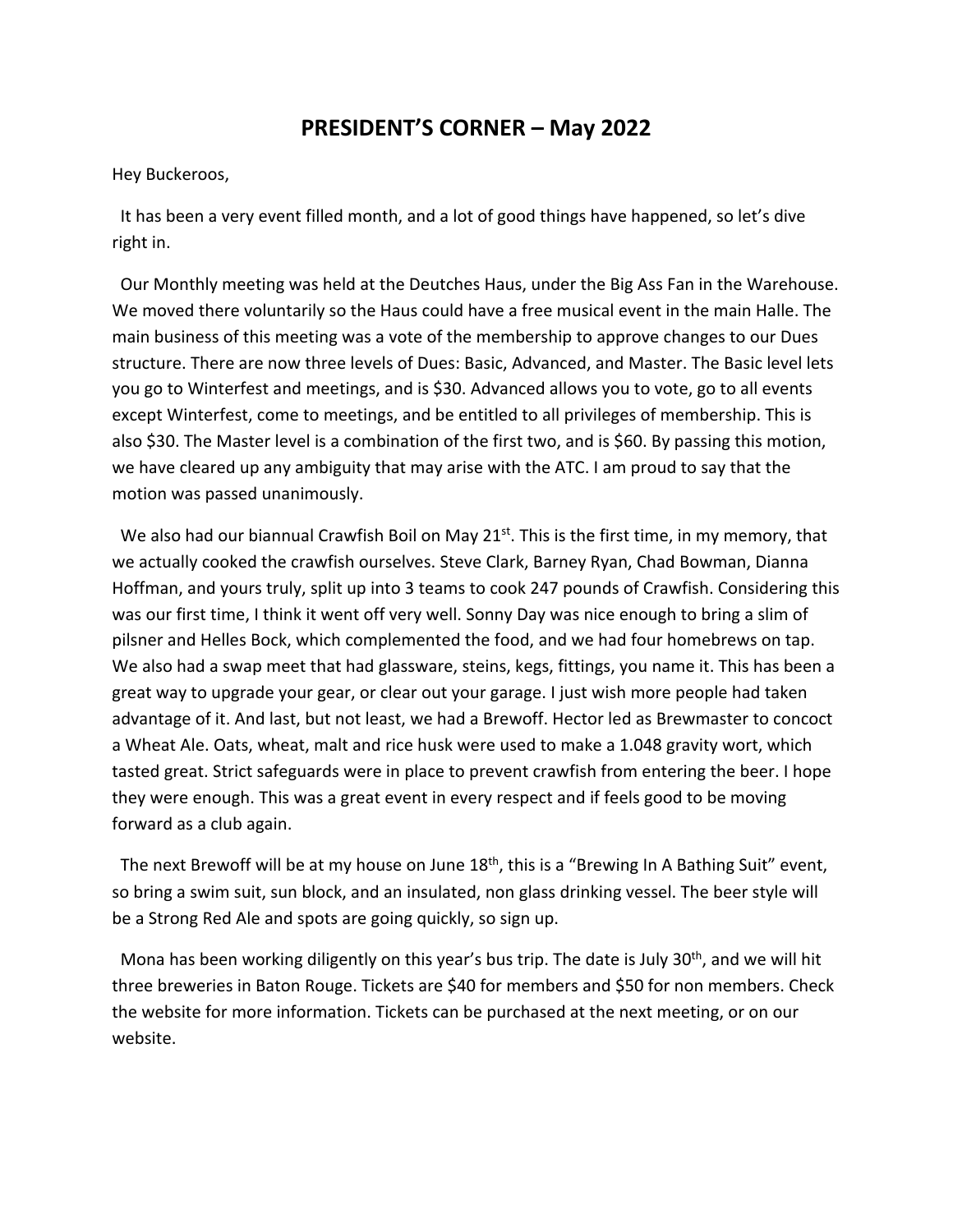We have a lot more events in the works, including something for Mead Day, Learn to Homebrew day, the Emerald Coast Beer Festival, and of course Brewoffs. We will also be moving toward having a completion, maybe next year.

 I do have a sad piece of news, one of our previous presidents has died. Ellis "Russell" Schlotzhauer, Jr. passed away on May 19<sup>th</sup>. As one of the older members of this club, I would like to send my condolences to his family and friends.

Take care everyone, and keep brewing. Neil

## **CRESCENT CITY HOMEBREWERS – EXECUTIVE BOARD 2022**

**President** Neil Barnett

#### **Vice President**

Genevieve Mattei

### **Treasurer**

Johanna Obrien

#### **Secretary**

Mona Wexler

## **Quartermaster**

Will Lambert

**DUMBO – Brewoff Czar** Chad Bowman

## **Webmaster/Social Media Director**

Alessa Massey

## **Hopline Editor**

Jack Horne

## **Education Czar**

Hector Meier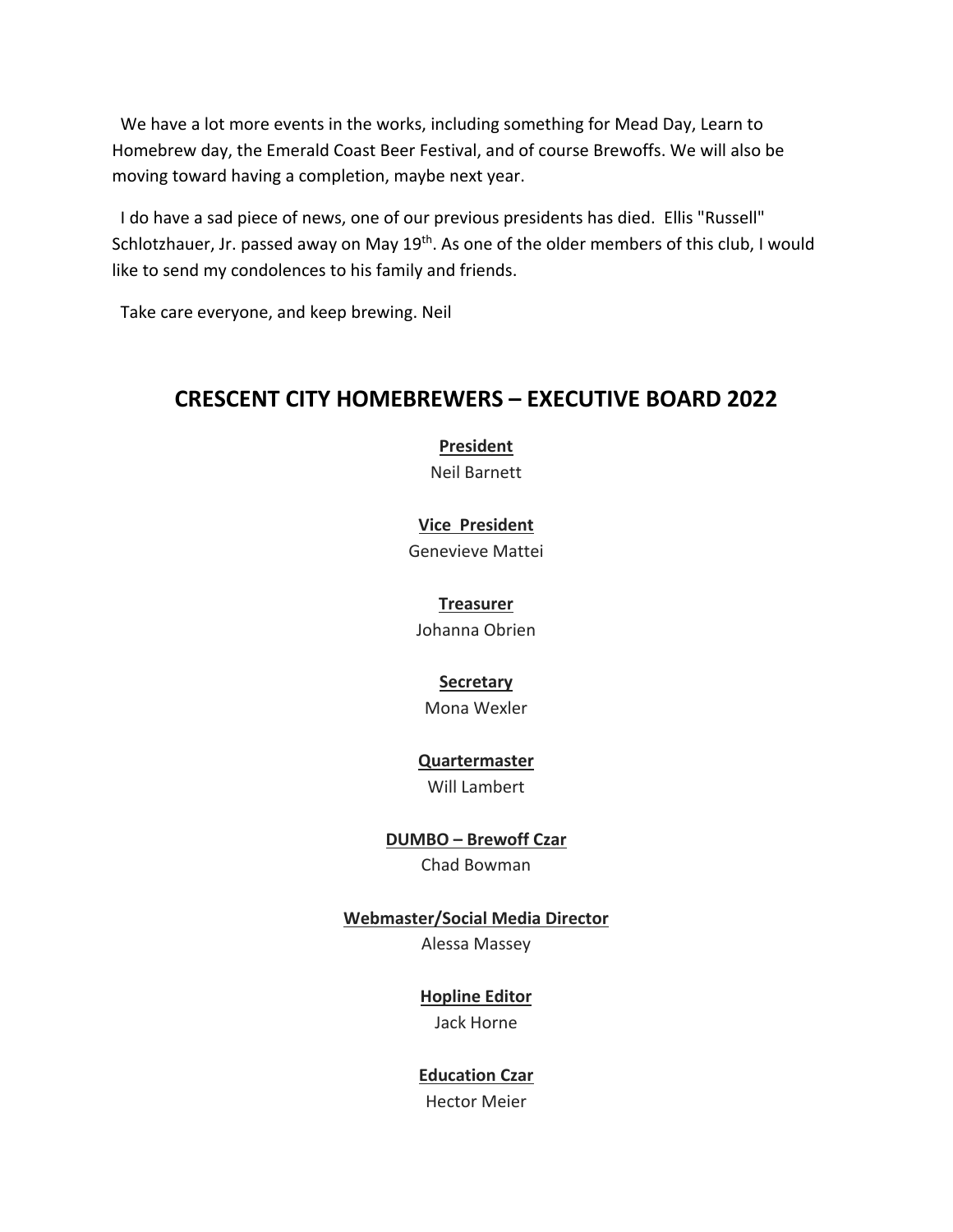# **BREWOFF SCHEDULE FOR 2022** (Subject to Change, Really)

| Date     | <b>Style</b>                 | Host                            | Location                                    | <b>Brewmaster</b>   |
|----------|------------------------------|---------------------------------|---------------------------------------------|---------------------|
| 1/8/22   | Pale Ale                     | <b>Deutsches</b><br><b>Haus</b> | 1700 Moss St NOLA                           | Alessa Massey       |
| 2/19/22  | Rye PA                       | Gerald<br>Lester                | <b>Faith Lutheran</b><br>Church Harahan, LA | Cancelled           |
| 3/12/22  | Pils or golden ale           |                                 |                                             | <b>Cancelled</b>    |
| 4/23/22  | Brown Ale                    | Kevin Hingle                    | <b>TBD</b>                                  | <b>Cancelled</b>    |
| 5/21/22  | Wheat ale                    | The Haus                        | 1700 Moss St. NOLA                          | <b>Hector Meier</b> |
| 6/18/22  | <b>BIABS</b><br>Saison       | <b>Neil Barnett</b>             | 5636 Hawthorne PI<br><b>NOLA, 70124</b>     | Will Thompson       |
| July     | Off                          |                                 |                                             |                     |
| 8/20/22  | <b>BIABS</b><br><b>Stout</b> | <b>Barney</b>                   |                                             |                     |
| 9/17/22  | Wee Heavy                    | <b>Chad Bowman</b>              | 2700 Maureen Ln<br>Meraux, LA               |                     |
| 10/22/22 | <b>Irish Red Ale</b>         |                                 |                                             |                     |
| 11/19/22 | Old Ale                      |                                 |                                             |                     |
|          |                              |                                 |                                             |                     |
|          |                              |                                 |                                             |                     |
|          |                              |                                 |                                             |                     |
|          |                              |                                 |                                             |                     |

\*BIABS = brewing in a bathing suit

## Standard Wort price \$30.00 Standard Lunch price\$10.00

For any new members, a Brewoff is a group event in which we make 50 gallons of beer with the Club equipment. The wort is then split up into ten, 5-gallon units. The units are given out to the Host(1), Brewmaster(1), Chef(1), Equipment Movers(2), and Grunts(5). Guests and Alternates are encouraged to sign up and join in the fun. Wort participants must bring their own 5-gallon fermenter, and yeast. If you are interested, email me at cbowman75@gmail.com or sign up at the meetings. Buy a truck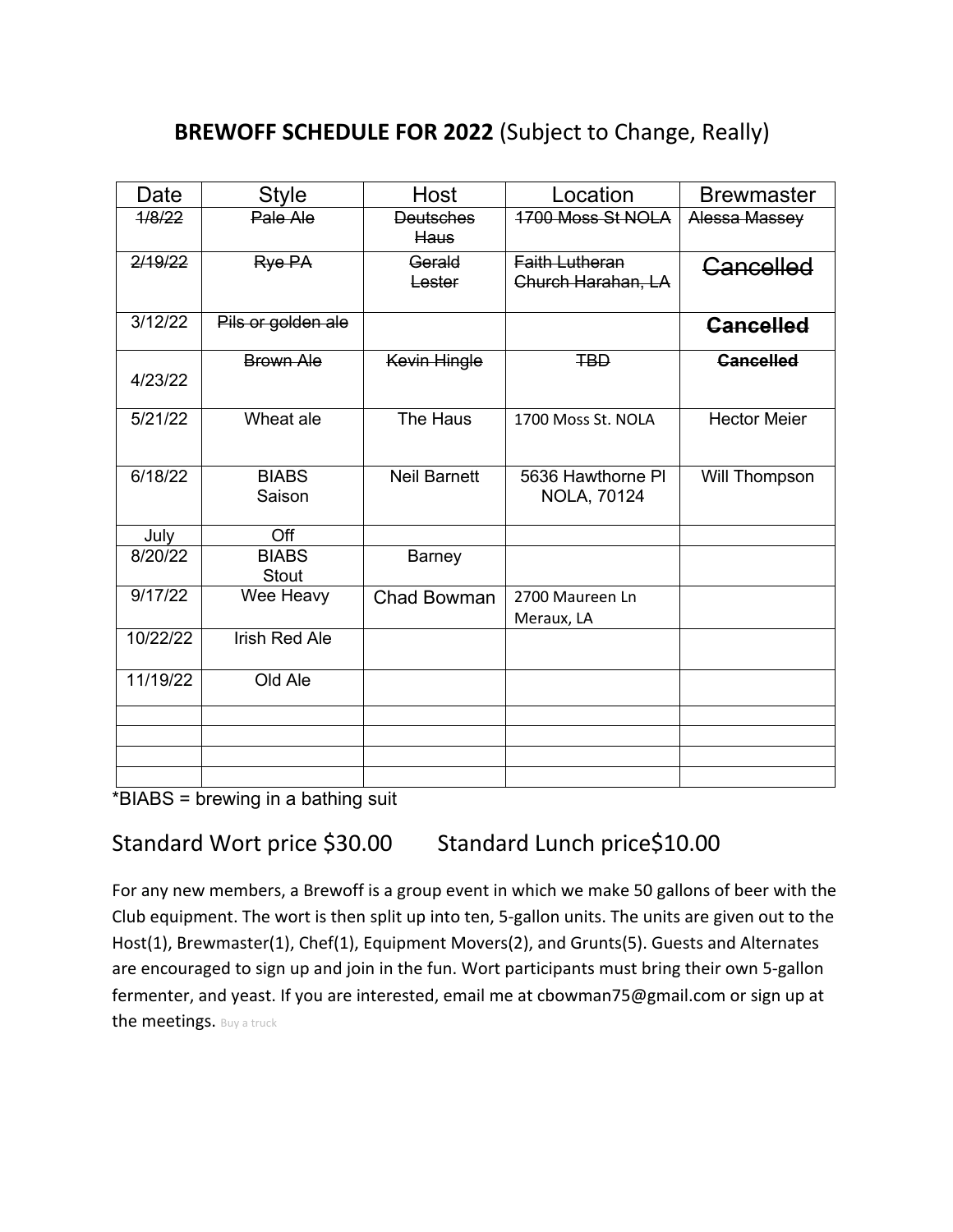## **CRESCENT CITY HOMEBREWERS – 2022 BUS TRIP**

From Mona Wexler:

Have you been missing the Crescent City Homebrewer's Annual Beer Bus Tour? Well, you are not alone! Luckily, we have scheduled the 2022 Beer Bus to Baton Rouge or bust!! We are leaving on Saturday, July 30th from Deutsches Haus at 11:00 a.m. to go taste beers at our state capital. We are scheduled to go to Rally Cap, Tin Roof, and Cypress Coast Brewing. Each brewery will offer a tour of the facilities so you can ask questions. Closer to the event, the breweries will let us know what food trucks will be there. The cost is \$40 per person for members and a guest. The nonmember/additional guest price is \$50 per person. We will return to the Haus at 8:00 p.m. I hope to see you for this fun CCH event!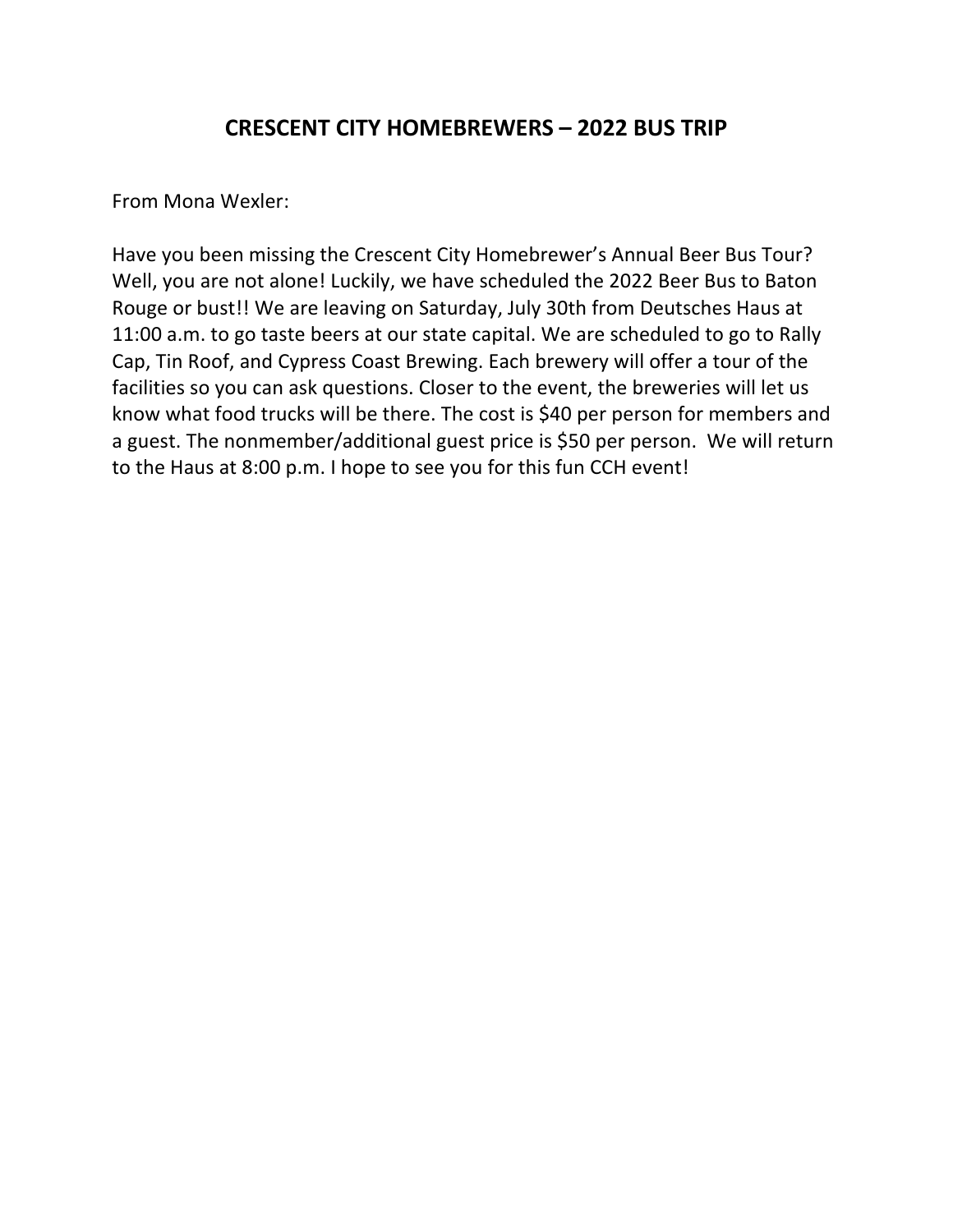

# **Saturday Sep 17, 2022**

**• Exclusively Homebrew • • Unlimited Sampling • • BJCP Competition • • People's Choice Competition • • Best Booth Competition • www.brewstock.com/festival**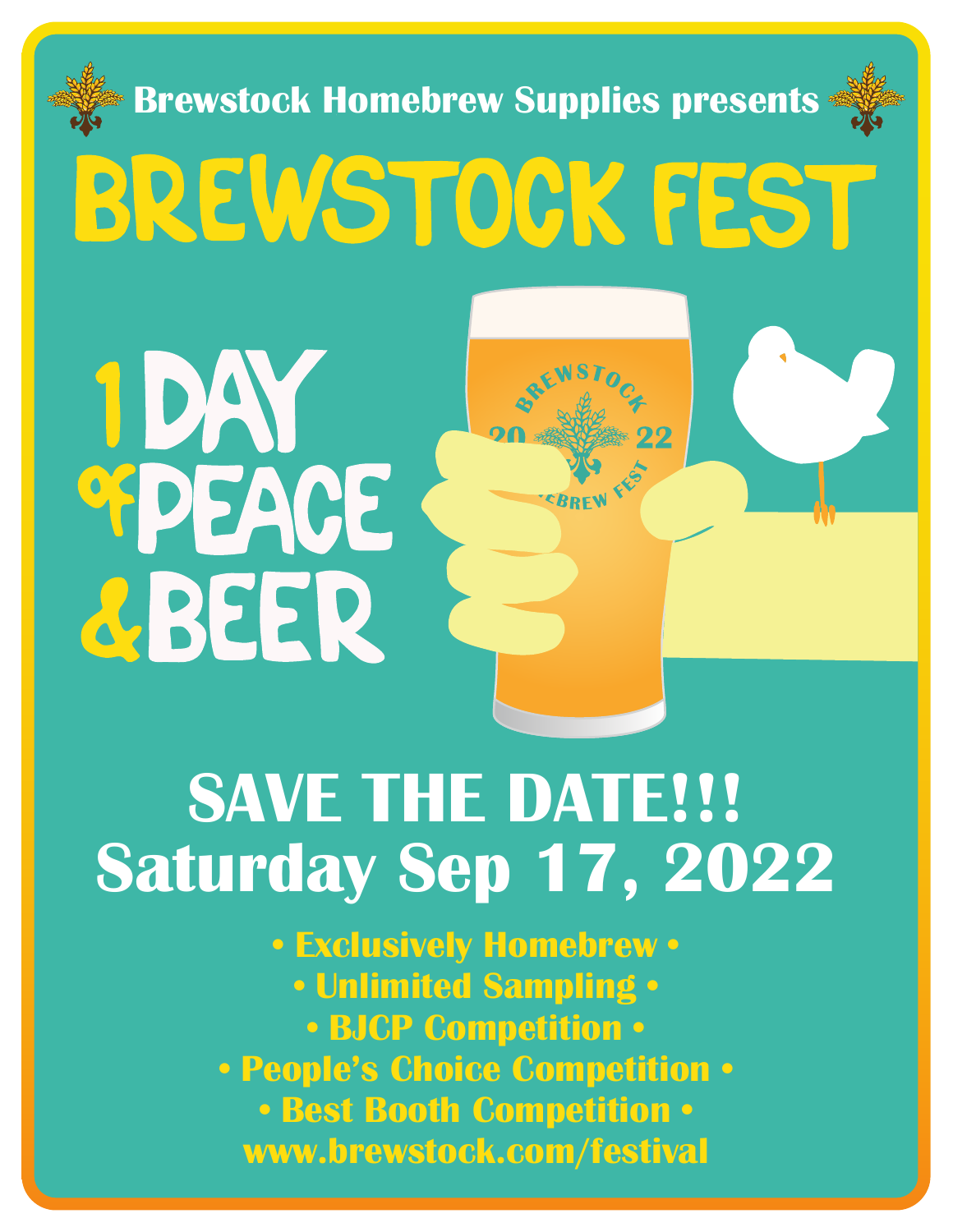## **BREW FOR THOUGHT – MAY 2022**

#### **Bayou State Circuit**

From Oliver

Hey y'all, please share the circuit website with the club.

#### <https://www.bayoustatecircuit.com/competitions2022.html>

The Bayou State Circuit is a great way to get involved with other homerbewers around Louisiana and send your beer in for competition, and to get some awesome feedback from great judges.

I've been talking with the guys who run the circuit, and they are looking for more representation from New Orleans. So, it'd be awesome to see some CCHB members climb the leaderboard in the circuit. Next year they are looking to even further expand the circuit into northern Louisiana. And I always thought it would be cool to do some inter-club competitions, or something like a battle between New Orleans clubs and Baton Rouge clubs.

#### **Member in the News**

From Will Lambert

Article about Richard Szydlo's brew pub on the front page of NOLA.com

[https://www.nola.com/entertainment\\_life/eat-drink/article\\_7294ab0e-d878-11ec-8669](https://www.nola.com/entertainment_life/eat-drink/article_7294ab0e-d878-11ec-8669-d35bca4a4e1c.html) [d35bca4a4e1c.html](https://www.nola.com/entertainment_life/eat-drink/article_7294ab0e-d878-11ec-8669-d35bca4a4e1c.html)

#### **Interactive Beer Cosnumption Map**

From Paul Newfield

<https://www.visualcapitalist.com/cp/mapped-beer-consumption-in-the-u-s/>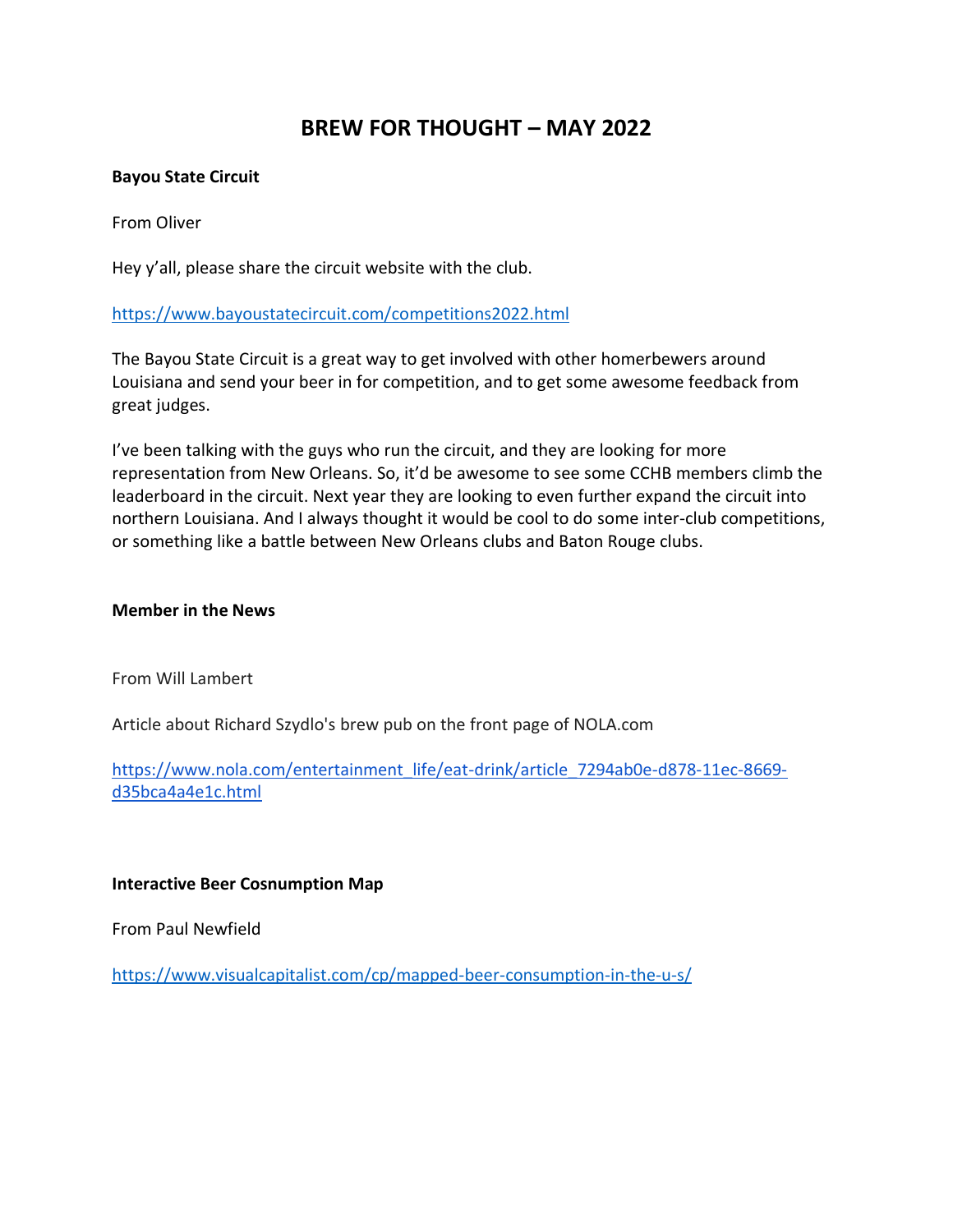# **BREW FOR THOUGHT – MAY 2022**

#### **Jamie Oliver's Beer Can Chicken**

#### Serves 6

- 1 x 1.8 kg whole free-range chicken
- olive oil
- 1 x 330 ml can of beer
- 2 tablespoons barbecue sauce
- 1 fresh red chilli, deseeded
- 1 bunch of spring onions, trimmed
- $\frac{1}{2}$  a bunch of fresh coriander
- For the rub:
- 1 heaped tablespoon smoked paprika
- 1 heaped teaspoon cayenne pepper
- 1 heaped tablespoon fennel seeds
- 1 heaped tablespoon coriander seeds
- 1 teaspoon cumin seeds
- 1-2 dried red chillies
- 1 heaped teaspoon sea salt
- 1 heaped tablespoon freshly ground black pepper
- 1 heaped tablespoon soft dark brown sugar

Preheat the oven to 200ºC/400ºF/gas 6. Remove the chicken from the fridge and leave aside to come up to room temperature. Bash the rub ingredients to a fine powder in a large pestle and mortar, then drizzle the chicken with olive oil. Sprinkle over the rub and use your hands to massage all those lovely flavours into all the nooks and crannies.

Crack open the beer and pour out around two-thirds of it (or drink it!), then carefully lower the chicken cavity onto the can so it looks like it's sitting up. Position the chicken so it's upright on a roasting tray, then place in the oven and cook for around 1 hour 10 minutes, or until golden and cooked through. To check it's done, insert a knife into the thickest part of the thigh – the juices should run clear.

Brush the chicken all over with the barbecue sauce, then return to the oven for a further 10 minutes, or until dark and sticky. Meanwhile, finely slice the chilli and spring onions and pick the coriander leaves. Once ready, carefully remove and discard the can, then carve up the bird, scatter over the chilli, spring onions and coriander leaves, then serve.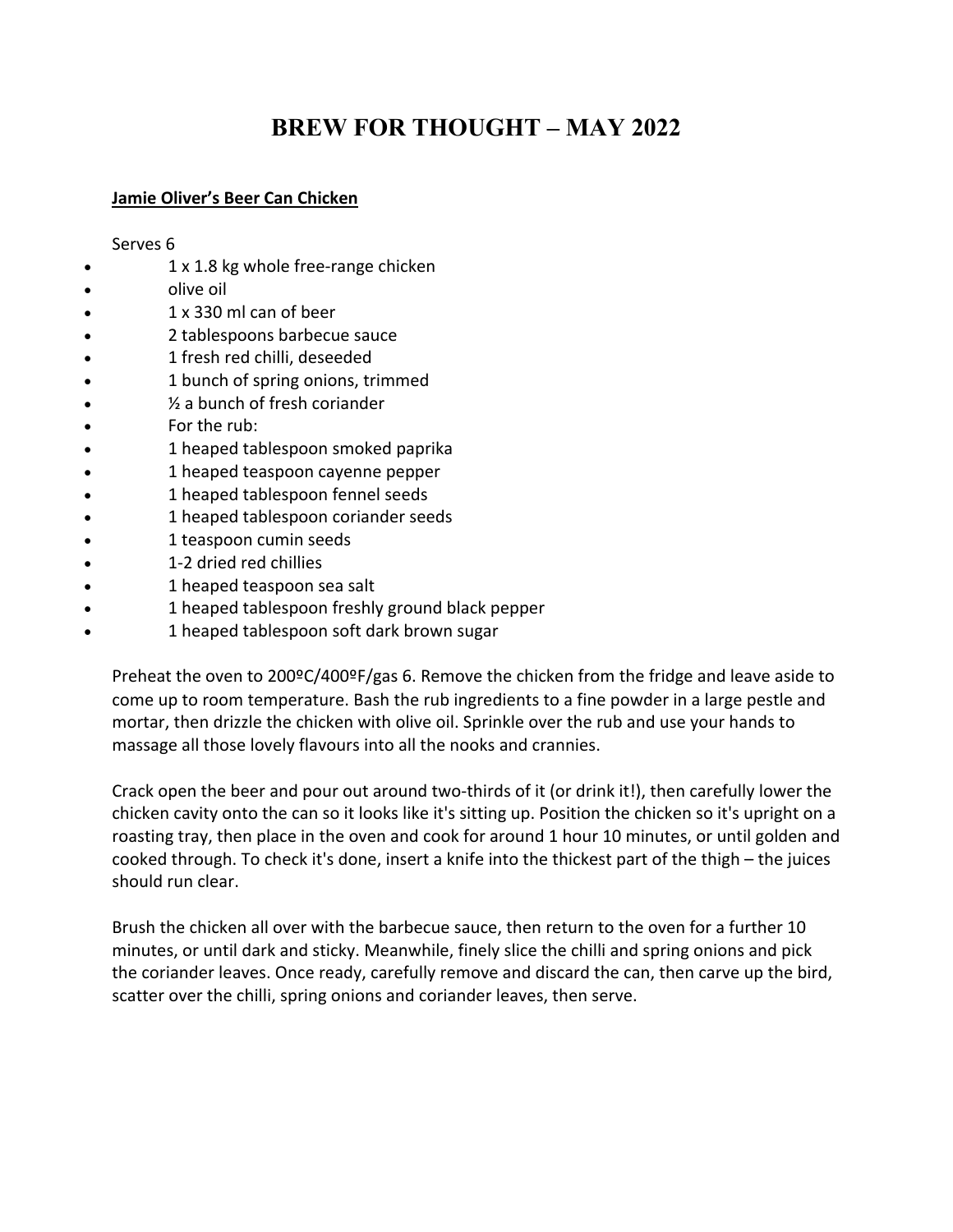#### **UP YOUR BBQ!** (June 1987)

By Larry Bristol of the Houston Foam Rangers Homebrew Club

The following is a test to up your BBQ (Beer Brewing Quotient). If you really get confused, the answers are provided at the end of the test . . . but no looking until you complete all of your answers! However, check all your answers – you wouldn't want to be the only one who doesn't know these interesting and useful facts. Up your BBQ!

- 1. The best beer in the world is made
	- a) At my house
	- b) At your house
	- c) In St. Louis
	- d) Without preservatives
	- e) To be served at  $35 40^{\circ}$  F

Ans.

- 2. Hops are called "hops" because
	- a) That is their name.
	- b) The first successful cultivation was done by a one-legged man.
	- c) Of the peculiar effect they have on heavy beer drinkers.
	- d) They look like rabbit food.
	- e) Of the famous whiskey made from them.

Ans.

- 3. Barley is
	- a) The first name of Mayberry's deputy.
	- b) A famous circus promoter.
	- c) An adverb meaning "not quite".
	- d) Essential to the human diet
	- e) As barley does.

#### Ans.

- 4. The best thing to have with beer is
	- a) Mexican food
	- b) A buxom young lassie.
	- c) Two buxom young lassies.
	- d) A buxom young laddie.
	- e) A beer chaser.

Ans.

- 5. The worst thing to have with a beer is
	- a) A banana split.
	- b) A hangover
	- c) Two weeks of work due at 9:00 am tomorrow.
	- d) Cream de menthe.
	- e) The lack of a bottle opener.

Ans.

- 6. The cleanest organism know to man is
	- a) Mary Tyler Moore.
	- b) Boring.
	- c) The cockroach.
	- $\overrightarrow{d}$  A fish.
	- e) Lager yeast.

Ans.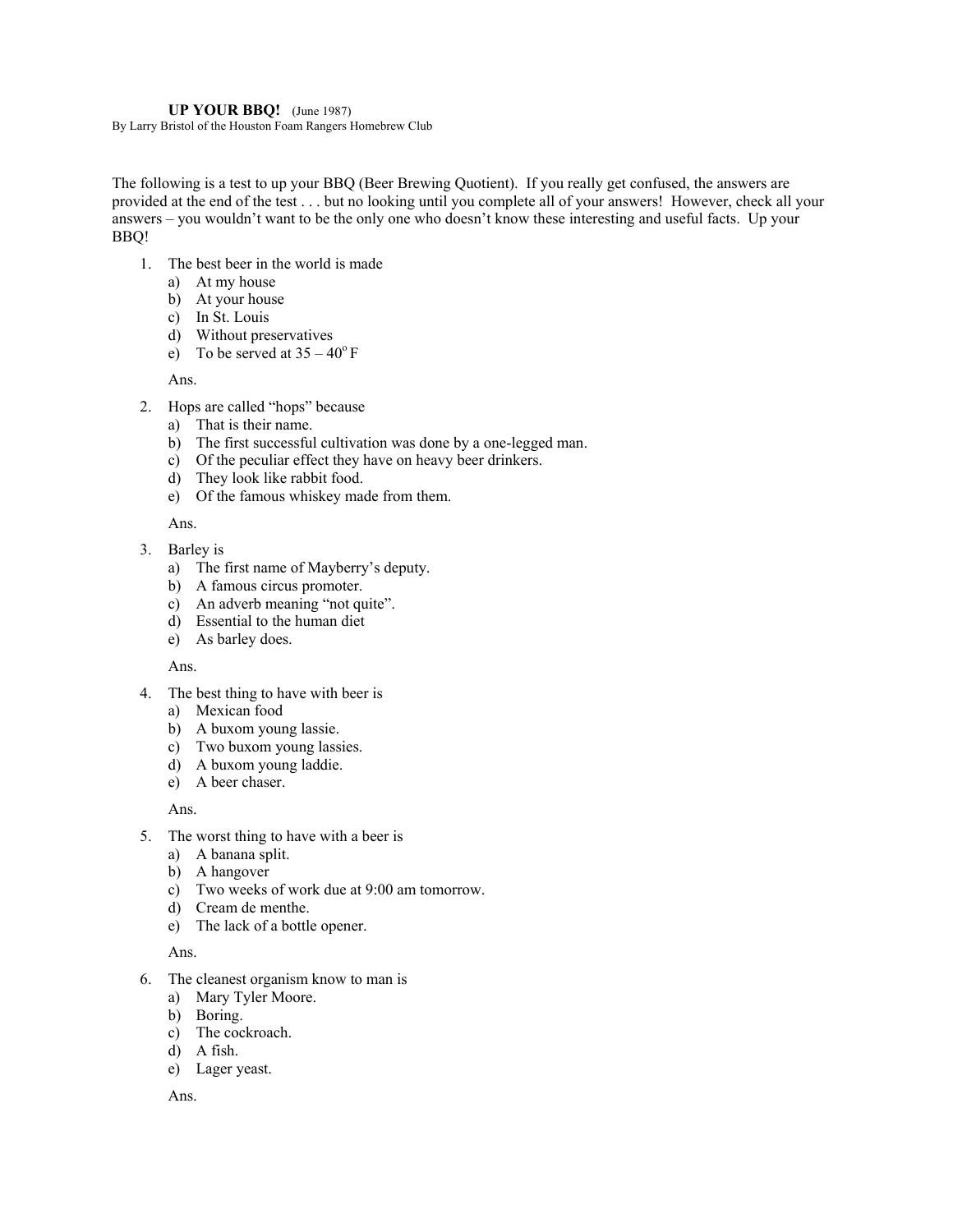- 7. The best use for "Lite" beer is
	- a) To wash your hair.
	- b) To wash your cat.
	- c) To wash your toilet.
	- d) To lower the specific gravity of distilled water.
	- e) To prevent aluminum cans from crushing under their own weight.

Ans.

- 8. Mr. T is best known for
	- a) Being the world's largest homebrewer.
	- b) Being ET's father.
	- c) Authoring the famous bartending guide.
	- d) His guest appearance on Sesame Street.
	- e) His contribution to the PGA.

Ans.

- 9. The recipe for a "Depth Charge" is
	- a) Equal parts of gasoline and alcohol.
	- b) Required training for all submariners.
	- c) Enough to make a beer lover cry.
	- d) Written on the Dead Sea Scrolls.
	- e) Syzygy.

Ans.

- 10. The only way to kill a beer infection is
	- a) A Mafia hitman.
	- b) A silver bullet.
	- c) A wooden stake through the heart.
	- d) Phasers and proton torpedoes.
	- e) Serutan.

Ans.

- 11. A serious discussion of the techniques of beer making invariably leads
	- a) To a demonstration of the techniques of serious beer drinking.
	- b) To a free-style dirty joke contest.
	- c) Innocent souls into paths of darkness.
	- d) To plans for a subsequent serious discussion of the techniques of beer making.
	- e) All of the above.

Ans.

- 12. After tasting your homebrew, a friend comments "This is almost as good as Michelob!" Your reaction is to
	- a) Buy him a bottle of Michelob.
	- b) Break a bottle of Michelob over his head.
	- c) Stab him with a broken Michelob bottle.
	- d) Throw him into a vat at the Michelob brewery.
	- e) Do all of the above.

Ans.

#### **SEE NEXT PAGE FOR ANSWERS AND SCORING**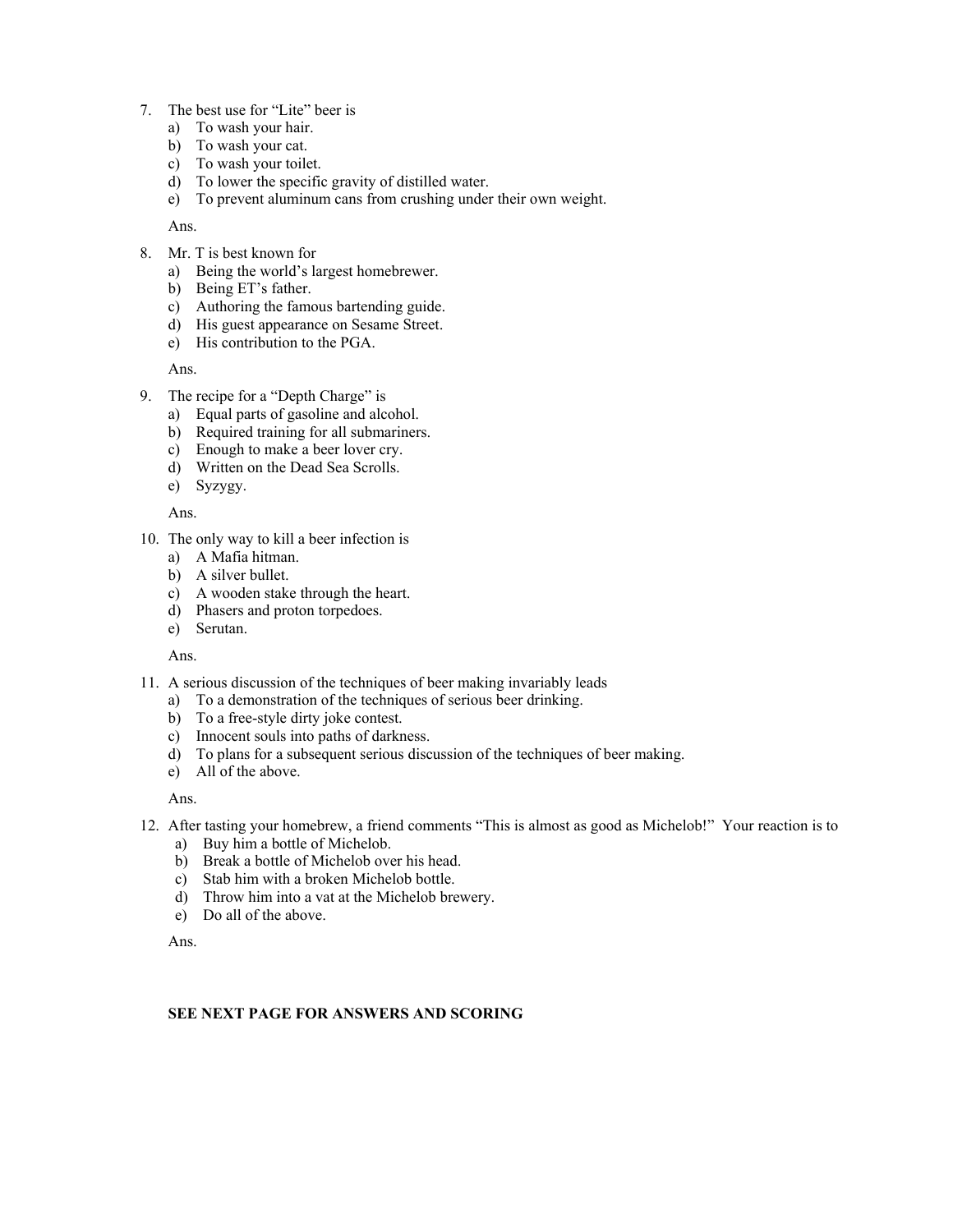#### **ANSWERS**

- 1. The best beer in the world is made
	- a) At my house This is correct. Actually it depends upon whether you are thinking in the first person (meaning your house), or in the third person.
	- b) At your house If you mean this to be MY house then you are, of course, correct. c) In St. Louis
	- No beer has ever been brewed in St. Louis.
	- d) Without preservatives Only Miller is made this way. Hops were originally added to beer because of their preserving power. Who says that preservatives are all bad?
	- e) To be served at  $35 40^{\circ}$  F At this temperature, the best and worst beers in the world are practically indistinguishable.

Score 1 point for answer a) or maybe answer b)

- 2. Hops are called "hops" because
	- a) That is their name.
	- You have a logical mind and are a lot of fun at parties. b) The first successful cultivation was done by a one-legged man.
	- That was Oscar Beerlinski, right?
	- c) Of the peculiar effect they have on heavy beer drinkers. This is sort of a trick answer. Experts agree however, that the moves made by beer drinkers toward the little house which sits away from the big house more closely resembles a run than a hop.
	- d) They look like rabbit food. They also look like rabbit droppings. This term, however, has already been used for marijuana.
	- e) Of the famous whiskey made from them. You have, of course, heard of "hopscotch"?

Score 1 point for answer a)

- 3. Barley is
	- a) The first name of Mayberry's deputy. Good ol' Barley Fife
	- b) A famous circus promoter. The Ringling Bros. & Barley and Bailey Circus
	- c) An adverb meaning "not quite". This barley makes any sense.
	- d) Essential to the human diet. Right on!
	- e) As barley does. Barley is only skin deep. Barley is in the eyes of the beholder.

Score 1 point for answer b) and love the circus.

- 4. The best thing to have with beer is
	- a) Mexican food
		- There is nothing in this world quite like Jalapeno peppers and an Irish Stout!
	- b) A buxom young lassie. Why would anyone want to drink beer with a Collie?
	- c) Two buxom young lassies. I don't think that you have Collies in mind now do you? Unfortunately, anyone who wants two hasn't learned to appreciate one yet.
	- d) A buxom young laddie.
		- Equal time. Lad is, of course, another dog.
	- e) A beer chaser.
		- A true beer drinker.

Score 1 point for answer a)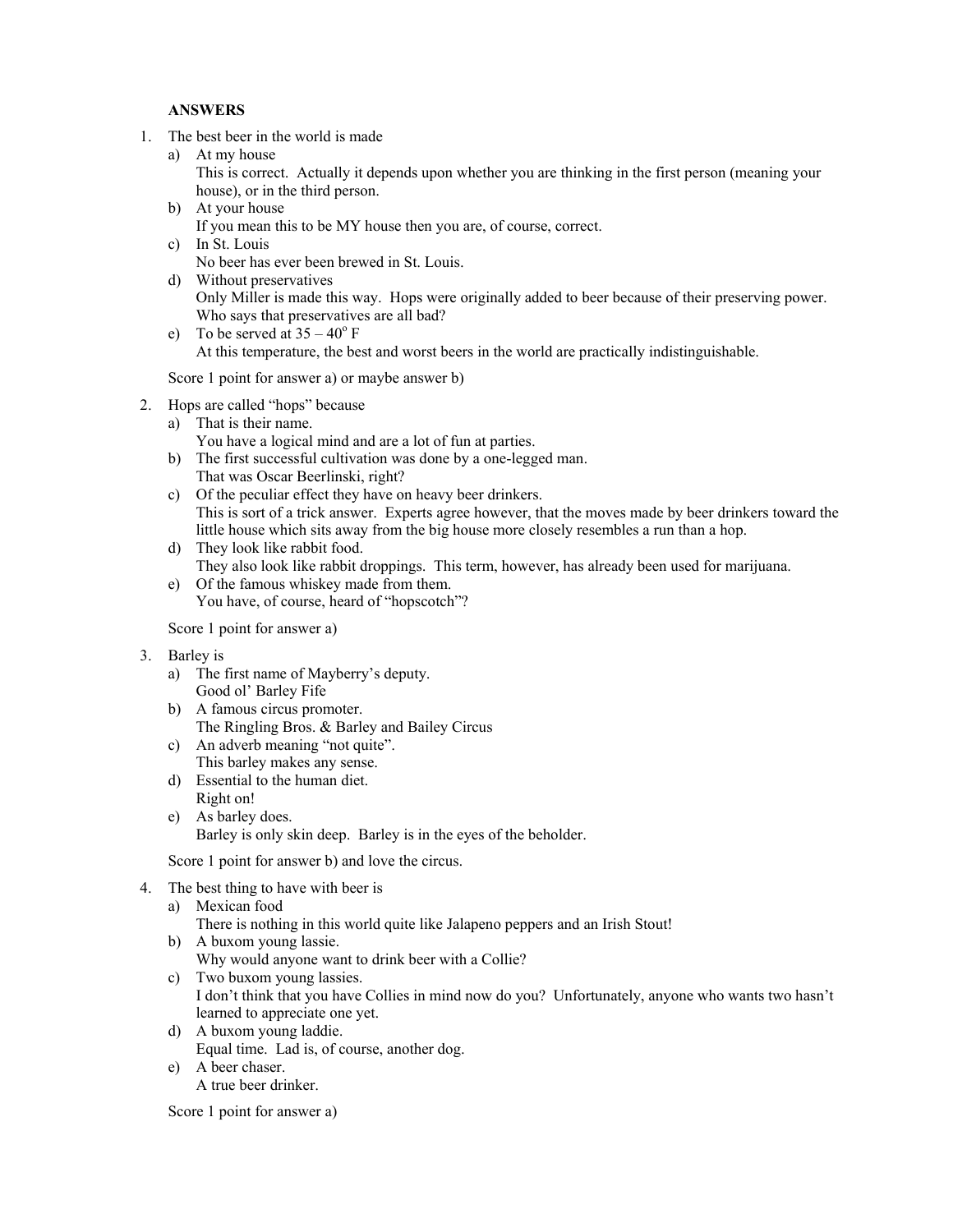- 5. The worst thing to have with a beer is
	- a) A banana split.
	- Actually, this is not bad at all. Try it sometime, especially after a chocolate pizza with anchovies. b) A hangover.
		- While this is the worst thing to have from your beer, a nice Porter at 8 am will cure most hangovers.
	- c) Two weeks of work due at 9:00 am tomorrow. Who cares? Relax – have a homebrew.
	- d) Cream de menthe.
	- Another trick answer. This depends on what beer you are drinking. This is the only way to drink Bud! e) The lack of a bottle opener.
	- Sadist!

Score 1 point for answer a)

- 6. The cleanest organism know to man is
	- a) Mary Tyler Moore.

Good guess, but there is some question as to the true relationship between MTM and Ted Baxter. b) Boring.

It has already been established that Mary Tyler Moore is not the answer.

c) The cockroach.

Excellent thinking! You must know that the cockroach is 97% pure protein. Unfortunately, the remaining 3% is pure ---------.

d) A fish.

Don't you know what fish do in that water? Yet they eat it, drink in it, and live in it. YECH!

e) Lager yeast.

Think about this! When these little buggers "break wind", don't you love to stick your nose in it? Don't you love it when they urinate in the brew? Don't you eat the "stuff" on the bottom of the bottle and tell everyone "it's healthy – full of vitamins!" Can you name any other organism that you'll do all these things?

Score 1 point for answer c) It shows imagination.

- 7. The best use for "Lite" beer is
	- a) To wash your hair.
	- b) To wash your cat.
	- c) To wash your toilet.
	- d) To lower the specific gravity of distilled water.
	- e) To prevent aluminum cans from crushing under their own weight.

There is no good use for "Lite" beer. Subtract 5 points if you answered this question at all.

- 8. Mr. T is best known for
	- a) Being the world's largest homebrewer. I pity the fool who picked this answer.
	- b) Being ET's father. There is irrefutable evidence that ET was illegitimate.
	- c) Authoring the famous bartending guide. Mr. T did not actually write the book although he did contribute many recipes.
	- d) His guest appearance on Sesame Street.
	- Unfortunately, he was upstaged by Mr. P and Mr. N.
	- e) His contribution to the PGA. Why do you think they call these "tees"? I know, some jerk who answered question #2 is saying "Because that is their name!"

Score 1 point for answer e)

- 9. The recipe for a "Depth Charge" is
	- a) Equal parts of gasoline and alcohol. Gasoline and alcohol don't mix! Gasoline straight is not bad however.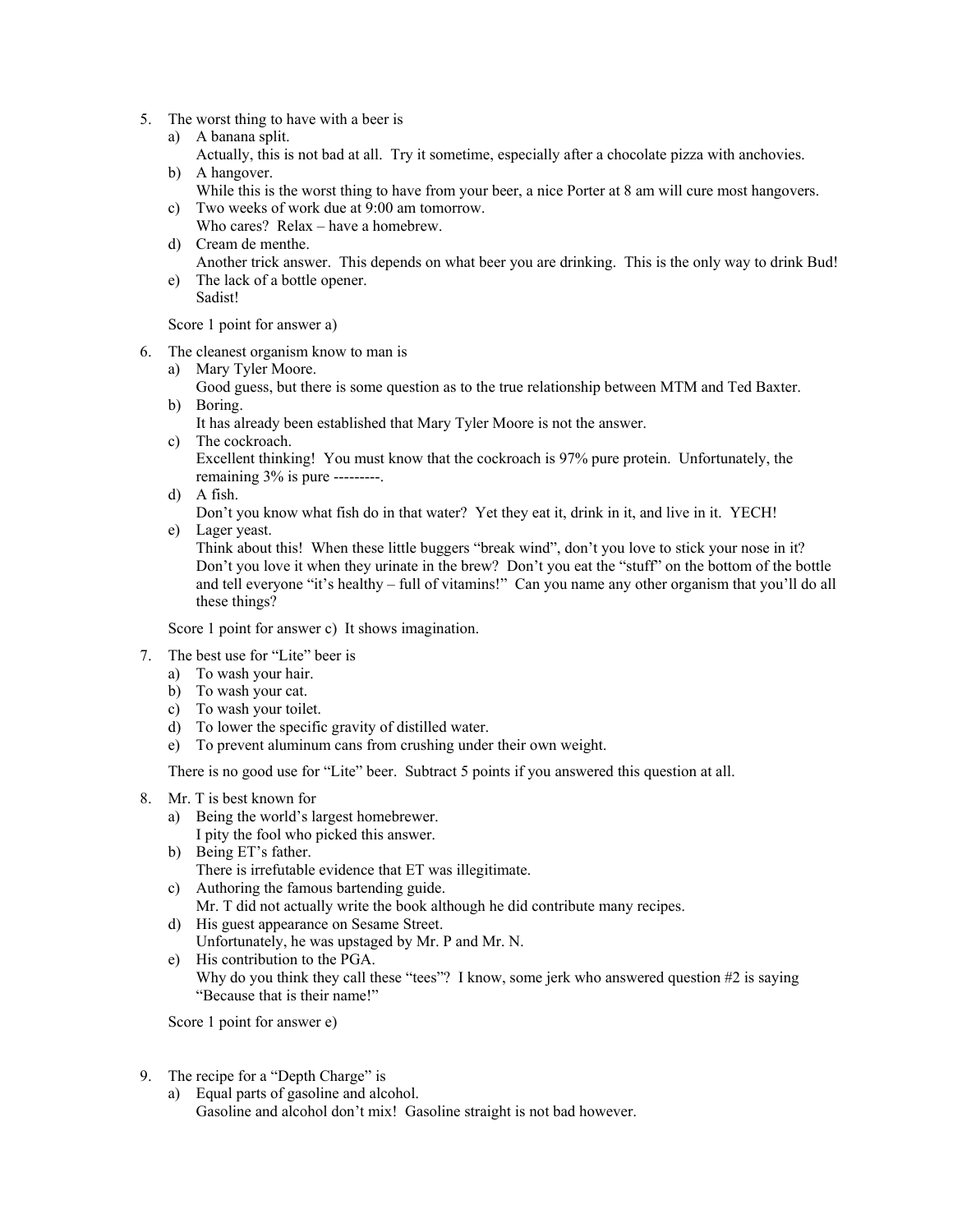- b) Required training for all submariners. This is sick and I apologize.
- c) Enough to make a beer lover cry. This is generally true but some have stronger constitutions than others.
- d) Written on the Dead Sea Scrolls. Obviously, that is why they are called the Dead Sea Scrolls (and not because that is their name!) e) Syzygy.
	- Only if you believe in the Jupiter effect. Self-explanitory.

Score 1 point for answer d). Extra credit (3 points) if you can define syzygy without looking in the dictionary.

- 10. The only way to kill a beer infection is
	- a) A Mafia hitman.
		- This requires the proper connections.
	- b) A silver bullet. The Lone Ranger has no idea of how to kill an infection. For that matter, neither does Lon Chaney.
	- c) A wooden stake through the heart.
		- This method works but is impractical. It is nearly impossible to set your hands on 20 billion itty-bitty wooden stakes, to say nothing of driving them through the infection's hearts. (They will resist, you know!)
	- d) Phasers and proton torpedoes. Another trick answer! Phasers, of course, do an excellent job but beer infections are practically immune to proton torpedoes.
	- e) Serutan. This stuff will knock the crap out of Superman!

Score 1 point for answer e).

- 11. A serious discussion of the techniques of beer making invariably leads
	- a) To a demonstration of the techniques of serious beer drinking.
	- b) To a free-style dirty joke contest.
	- c) Innocent souls into paths of darkness.
	- d) To plans for a subsequent serious discussion of the techniques of beer making.
	- e) All of the above.

Score 1 point for any answer. All of the answers are correct.

- 12. After tasting your homebrew, a friend comments "This is almost as good as Michelob!" Your reaction is to
	- a) Buy him a bottle of Michelob.
	- b) Break a bottle of Michelob over his head.
	- c) Stab him with a broken Michelob bottle.
	- d) Throw him into a vat at the Michelob brewery.
	- e) Do all of the above.

After the previous questions, you probably think all of these answers are correct. You are right! Score 1 point for answer e). Incidentally, they should be done in the order specified.

#### **ANALYSIS**

How did you do? Compare your score to the following chart.

| Score        | Meaning                                                     |
|--------------|-------------------------------------------------------------|
| $15+$        | Better bone up on your arithmetic. The maximum score is 14  |
| $12 - 14$    | Where did you learn about syzygy?                           |
| $7 - 11$     | A good place to buy your pretzels to go with your beer.     |
| $1 - 6$      | Average                                                     |
| $-5$ to $-1$ | It's time you learned there is no good use for "Lite Beer". |